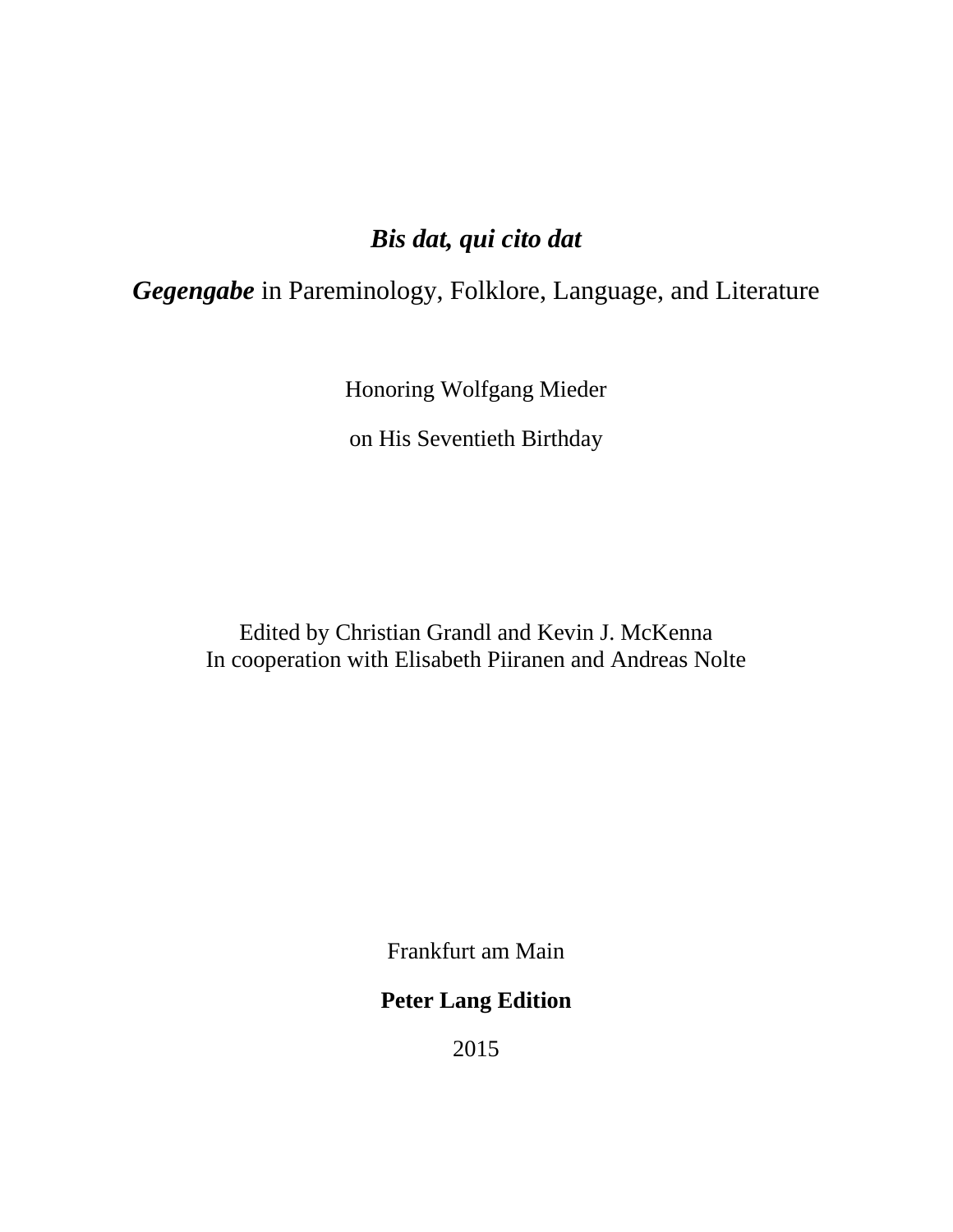# **A Cognitive Stylistic Perspective of Use of Proverbs**

## *Anita Naciscione*

*A proverb in the hand is often worth a thousand words.*<sup>1</sup>

### **1. Introduction: A cognitive perspective**

A cognitive perspective of proverbs means that as part of the system of language<sup>2</sup> proverbs are viewed as one of the modes of reflecting thought and conceptualisation, grounded in sensory perception, embodied experiences<sup>3</sup> and the external world. In the cognitive view, proverbs arise from figurative thought and human ability to think figuratively, including the cognitive skills of abstraction and generalisation. Stylistic use of proverbs in discourse reveals change and development of human thought. Our thoughts are not static; they are dynamic. In discourse they form a flow of thoughts, disclosing a new perception and comprehension as a reaction to changes in our own sensory perception and to political, social and cultural factors, creating a new form and meaning, and forming figurative networks in discourse.

#### **2. Mieder's contribution to stylistic use of proverbs**

Wolfgang Mieder is a prolific scholar who has made a huge contribution to the development of paremiology in numerous aspects. This contribution is invaluable not only for the general advancement of paremiology as a special field of research but has also provided motivation and encouragement to many researchers in various areas of paremiology. As Archer Taylor is called the father of paremiological research (see, for instance, Taylor's famous book, 1931), so Mieder is truly the father of modern paremiology. In this short article I would like to give a brief outline of Wolfgang Mieder"s contribution to the further development of paremiology only in one aspect: stylistic use of proverbs. His merits are manifold.

### *2.1 Juxtaposition of traditional form of proverbs and innovative variations*

A crucial breakthrough was achieved in 1982 when Mieder published his book *Antisprichtwörter* (Anti-proverbs) that introduced a new trend in stylistic exploration of proverbs. The term has been accepted by proverb scholars to denote innovative changes to proverbs in use. The most common types of anti-proverb have been singled out: replacement of a single word or several words in the proverb, changing the second part of the proverb, adding new words, punning and a number of other less frequent types (Litovkina & Mieder, 2006: 17– 25). Indeed, this approach works very well in the above types of stylistic use. By way of illustration I would like to give the following example: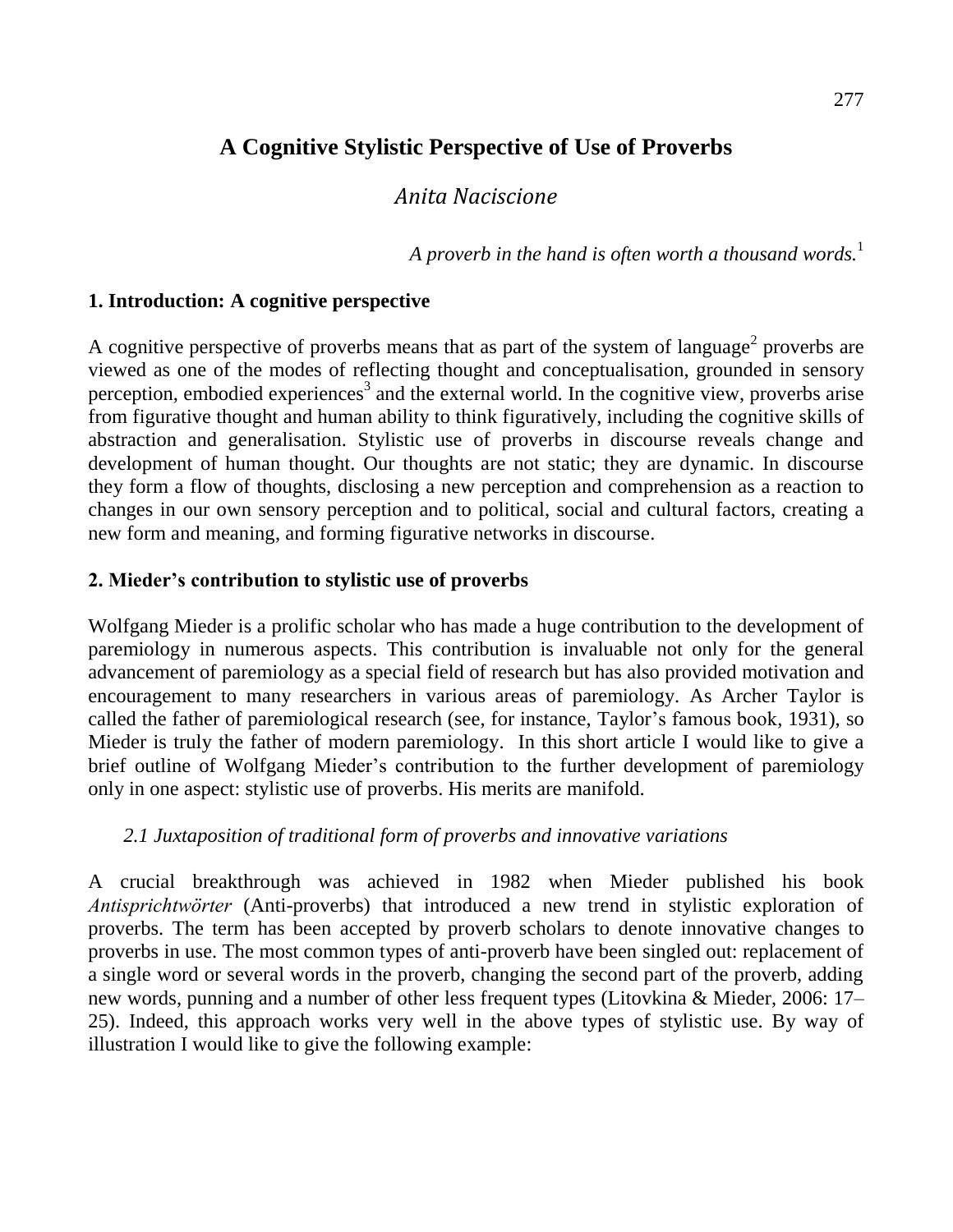## **A cat in gloves catches no mice**<sup>4</sup>

Very true! Then, my dear, we have no mother, and we have a Mrs General. And I tell you again, darling, that Mrs General, if I may reverse a common proverb and adapt it to her, is **a cat in gloves** who WILL **catch mice**. That woman, I am quite sure and confident, will be our mother-in-law.

Charles Dickens, *Little Dorrit* However, my empirical studies reveal that the theory of anti-proverbs does not cover the whole range or the infinite diversity of stylistic use of proverbs. I would argue for the term *instantial stylistic use* to denote a particular instance of a unique stylistic application of a proverb in discourse resulting in significant changes to its form and meaning (Naciscione, 2010, 2013). For example:

#### **When the cat's away, the mice will play**

"Cat's away, mouse do th play," he said. "The cat's been away too long."

Glen Petrie, *Hand of Glory*

In this stylistic instantiation the theory of anti-proverbs is not applicable as it does not capture the extended metaphor that forms another sentence in direct speech after the reporting verb. This refers to all cases when the metaphorical extension crosses sentence boundaries or covers a large stretch of text.<sup>5</sup> Another instance of extended metaphor:

### **A cat in gloves catches no mice**

There is hardly one [cat] but flings back the lie in the face of the old saying that **a cat in**  gloves catches no mice. Why dirty your paws when your servants will do it for you? *Country Life*, 21 June, 1979

In their base form, proverbs never exceed sentence boundaries. However, instantial stylistic use frequently covers more than one sentence as figurative thought does not stop at the end of the sentence. The metaphorical extension is linked to the proverb by metonymic ties. The metaphorical sub-image *paws* relates to the main notional constituent of the proverb *cat* by associations of contiguity.

The stylistic pattern of extended metaphor may acquire a complicated structure and may form a ramified figurative network of metaphorical sub-images, linking metonymically to the base form of the proverb, e.g.:

### **A rolling stone gathers no moss**

He had been **a rolling stone** too long to sit down in one place, breed cattle and wait for them to grow. A rolling stone gathers no moss, he said, but a sitting hen loses feathers. Now he was old and could roll no more, his only desire was to sit down on Wytaliba and moult peacefully.

Katharine S. Prichard, *Coonardoo* This is a unique case of stylistic use created by a particular author in a specific text, in this case, by Katharine Prichard in her novel *Coonardoo*. It is under copyright,that is,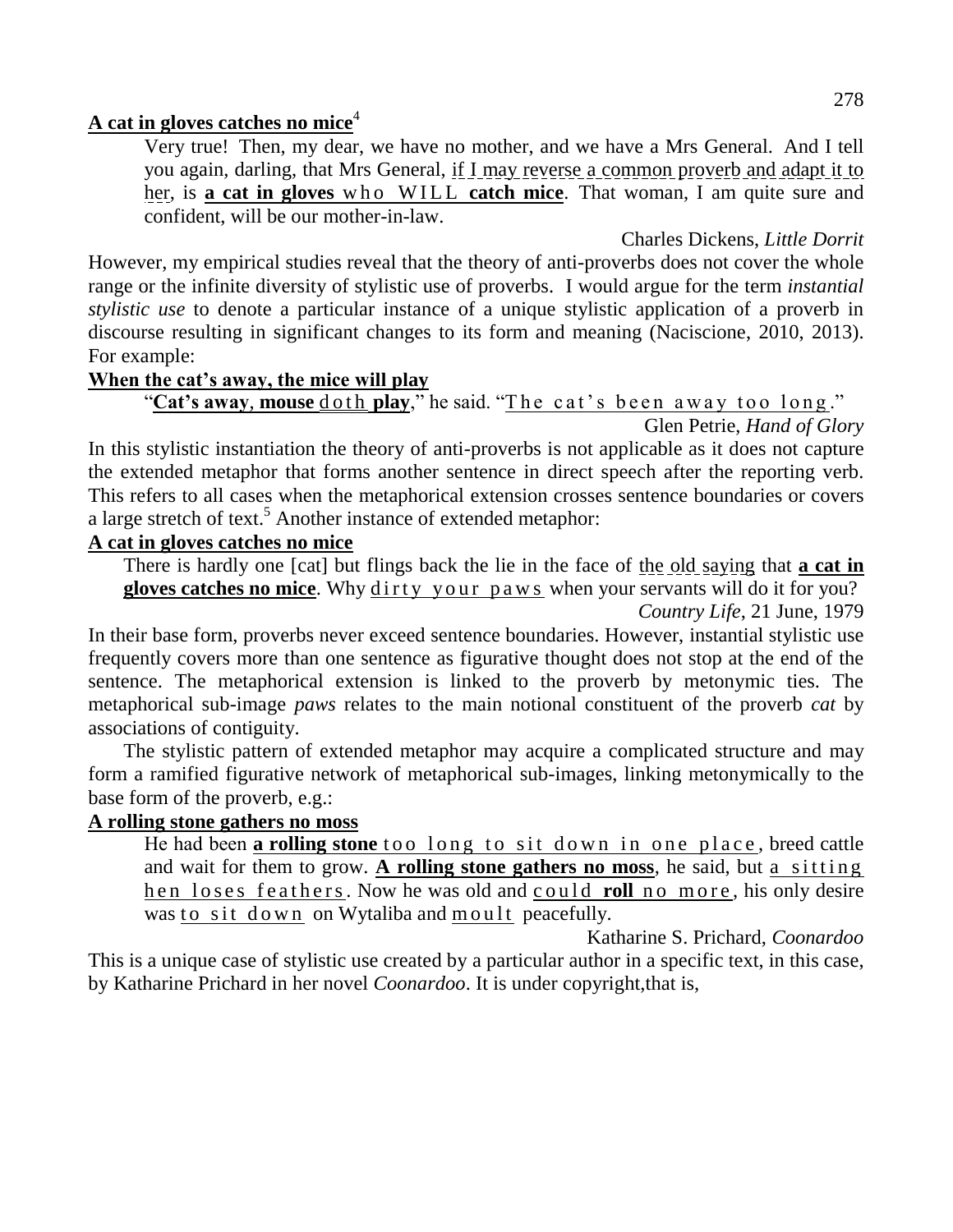it may not be used without a reference. It belongs to the author as it takes imagination and creativity to produce a new instantial form.

I would argue against the general idea that anti-proverbs create new language units. This statement should be taken with a pinch of salt. Tatiana Valdaeva writes that "[…] some antiproverbs are not ANTI-proverbs but can be considered to be new communicative phraseological units of the English language alongside with traditional English proverbs" (2003: 390). Of about 40 anti-proverbs that Valdaeva discusses in her article, almost all are cases of stylistic use and hence do not qualify as new proverbs. These discoursal forms could become proverbs provided they acquired stability at syntactical, lexical, semantic<sup>6</sup> and stylistic<sup>7</sup> levels. At the present level of development, they are not part of the paremiological stock of the English language. However, there is one exception: on p. 381 Valdaeva analyses *Beauty is in the ear of the beholder*, and treats it as an anti-proverb, used in a *Sony* advertisement. Valdaeva believes that the anti-proverb is based on the proverb *Beauty is in the eye of the beholder*. A closer look at the stock of English proverbs reveals that four variants<sup>8</sup> of the same proverb: *Beauty is in the eye/ear/heart/mind of the beholder*, are registered in the system of language. 9 Thus, we are not dealing with a case of innovative stylistic use in discourse but with another variant of the same proverb. In exceptional cases, the instantial form of a proverb may acquire stability and become a proverb in its own right. Identifying the base form of a proverb calls for meticulous diachronic exploration of texts and dictionary attestations to support the claim. Only juxtaposition of the base form and textual use can establish whether it is core use<sup>10</sup> or instantial stylistic use.

Let me turn to the stylistic pattern of allusion<sup>11</sup> that can boast a great diversity of expression in actual use. Allusion frequently emerges in stylistic use of proverbs. When speaking about proverbs in the modern age, Mieder calls it "old wisdom in new clothing". More often than not proverbs are used innovatively: they are changed and twisted until they fit the demands of our modern age (Mieder, 1993: 58). Authors do not necessarily always quote the entire proverb text, but a mere allusion often suffices to bring to mind the whole proverb and complete the communication process (Mieder, 1989: 148). This technique is most common in the instantiation of long proverbs with a more complicated syntactical structure.

Allusion functions as a mental reference to the image of the proverb. It is based on metaphorical and metonymic associations that relate separate explicit constituents and help to retrieve the proverb in stylistic use. The base form of the proverb is stored in the long-term memory of the language user. The base form serves as a yardstick that helps to interpret the instantiation and bring out the novel meaning, e.g.:

#### **you can't make an omelette without breaking eggs**

The "radiant future" promised in Lenin"s name simply failed to materialise. The **eggs** were **broken**, but with no **omelette** to show for the shells. Yet for decades the ghastly reality was camouflaged in an endless tissue of official lies […]

[Brian Crozier,](https://www.google.com/search?client=firefox-a&hs=v7Q&rls=org.mozilla:en-US:official&biw=1024&bih=549&tbm=bks&tbm=bks&q=inauthor:%22Brian+Crozier%22&sa=X&ei=qLnWUerWF-aI4AShuIGoCA&ved=0CC4Q9AgwAA) *Free Agent: The Unseen War, 1941-1991*  Traditional proverbial wisdom acquires a new semantic shade: the instantial form of the proverb makes an implicit sarcastic statement about the radiant future of communism.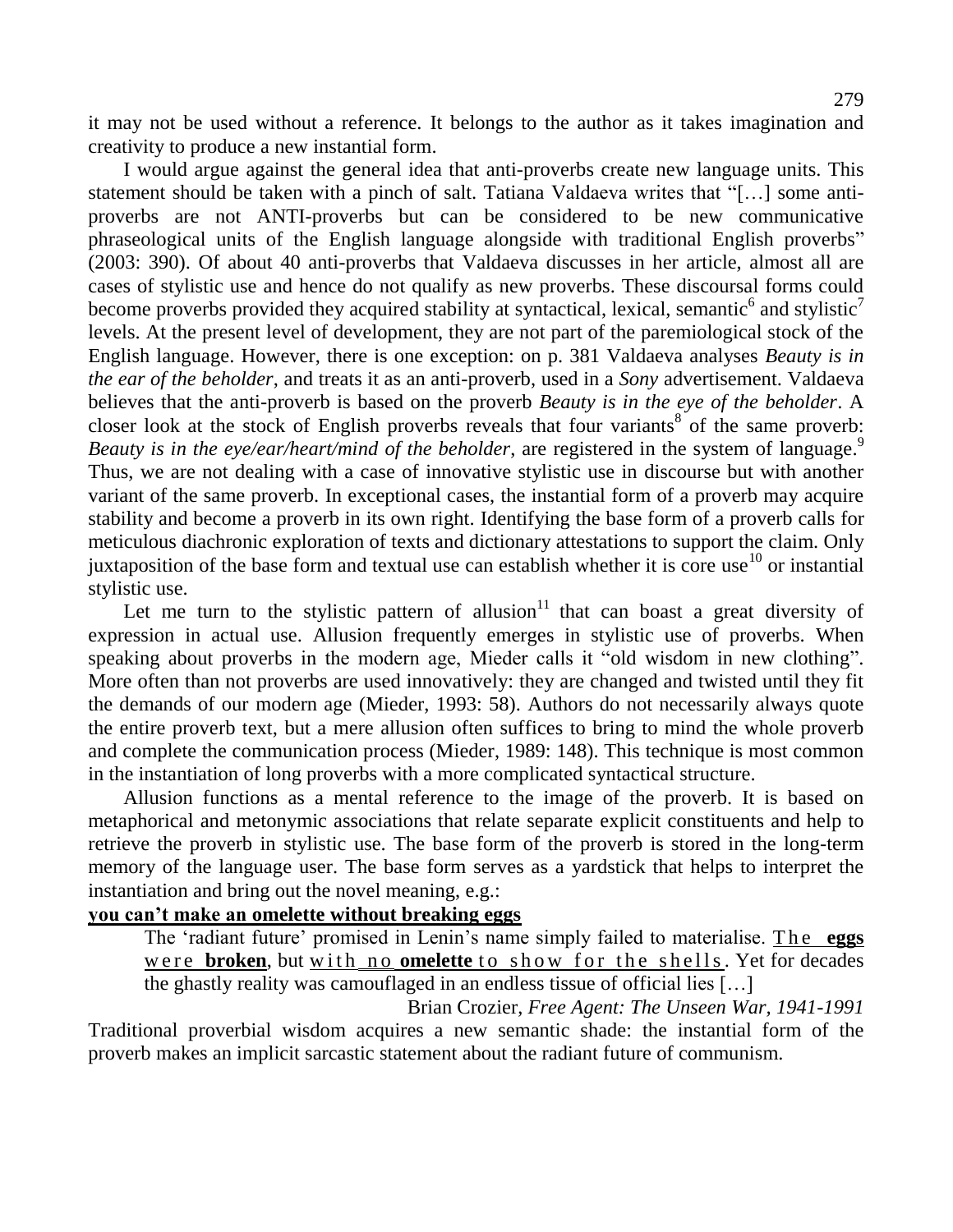The syntactical structure of the base form of the proverb has been substantially changed, and semantic relationships rely on associations of contiguity to provide for semantic cohesion in context.

The stylistic pattern of allusion has existed throughout the history of language along with other patterns of stylistic use (see Mieder, 2004). However, it becomes a prolific pattern in Shakespeare's plays, which abound in cases of subtle allusion, e.g.:

#### **birds of a feather flock together**

Warwick: The proud insulting Queen, With Clifford and the haught Northumberland, And of their **feather** many more proud birds, Have wrought the easy-melting King like wax.

William Shakespeare, *Henry VI*, Act II, Sc. 1 The explicit image-bearing constituents *feather* and *birds* perform a metonymic function, alluding to the proverb, enabling readers or audience to see beyond the words. It is important to comprehend and identify both the stylistic pattern and the base form of the proverb to be able to comprehend and interpret the instantiation.

Study of the empirical material reveals an enormous diversity and complexity of textual manifestation of the pattern of allusion. It is clear that by its very definition and contextual manifestations, allusion does not easily lend itself to analysis on the theoretical basis of antiproverbs. A collection of allusions to proverbs would invariably turn into a book of quotations.

### *2.2 A discourse dimension: Mieder's study of texts and contexts*

Another essential aspect of Mieder"s contribution to the study of stylistic use of proverbs is emphasis on the significance of exploration of contextual use instead of merely dealing with out-of-context examples. This becomes evident in his works starting from the very beginning of his research career in the 1970ies. During subsequent decades Mieder has written many prominent works devoted to contextual analysis of proverbs based on literary, philosophical and political texts (e.g., Mieder, 1993, 2000; Nolte & Mieder, 2012).

Among numerous works by Mieder I would like to single out two enlightening books. *American Proverbs: A Study of Texts and Contexts* (Mieder, 1989) is a seminal book, a fascinating study of how proverbs are used today in various literary genres. It presents a detailed analysis of proverbs that undergo stylistic changes in use, always referring to social situations. Mieder points out that it is social context that gives meaning to a particular case of use, for "a proverb in a collection which merely enumerates uncontextualized proverb texts is for all general purposes meaningless" (1989: 20).

Another handbook for anyone who would like to go in for stylistic use of proverbs is *Proverbs Are Never Out of Season: Popular Wisdom in the Modern Age* (Mieder, 1993). This convincingly reveals the adaptability of proverbial structures in stylistic use. Contextual variation of standard proverbs is a useful tool in advertising, oral speech, political rhetoric, newspapers and books.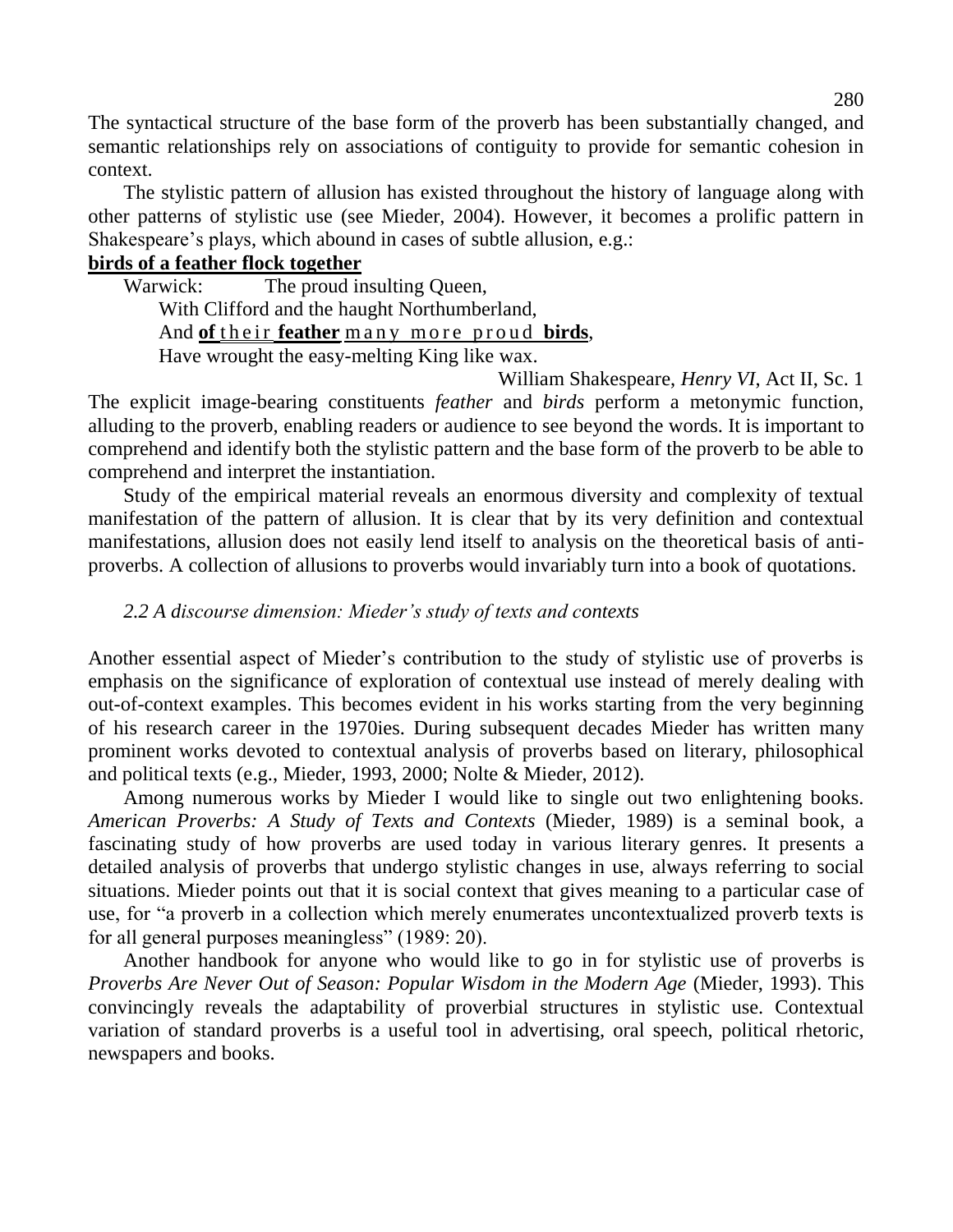Indeed, the true nature of stylistic use of proverbs may be disclosed only in discourse. In stylistic use, the figurative meaning of a proverb may cross not only sentence boundaries but also paragraphs and chapters, or in poetry a proverb may encompass a whole poetic text, acquiring a discourse dimension.<sup>12</sup> Mieder aptly points out that, in the past, lyrical verses were considered to be inappropriate for use of proverbs. However, more recent research has shown the existence of a considerable amount of proverbial poetry, or paremiological verse in many languages (1989: 171).

The text of Dickinson"s poem *Which is Best?* is given by Mieder (op. cit.: 182) as an example of paremiological verse. The poem is included in the chapter *Proverb Poems* (op. cit.: 171–193). When analysing the contents of the poem *Which is best?* Mieder concludes that Dickinson questions the wisdom of the proverb *A bird in the hand is worth two in the bush* and to a certain degree prefigures "the critical stance vis-à-vis proverbs by many modern poets" (op. cit.: 171).

A closer look at the poem from the stylistic point of view reveals a wealth of stylistic insights:

## **kingdom come**<sup>13</sup>

#### **a bird in the hand is worth two in the bush**<sup>14</sup>

Which is best? Heaven – Or only Heaven to **come** With that old Codicil of Doubt? I cannot help esteem

The "**Bird** within the **Hand**" Superior to the one The "**Bush**" may yield me Or may not Too late to choose again.

Emily Dickinson, [Which is best?] (1865)

In Verse 1 *kingdom* has been replaced by *heaven* in the phraseological unit *kingdom come*, bringing out its meaning: heaven, which appears in the preceding line followed by a dash, signifying a meaningful pause.

Use of the proverb *a bird in the hand is worth two in the bush* in Verse 2 cannot by any means be analysed as an anti-proverb. It is a subtle case of allusion<sup>15</sup> to the proverb represented by three explicit image-bearing constituents in poetic discourse, evoking associations with the whole proverb and enabling retrieval of the base form, even though the syntactical structure of the proverb has not been preserved. Allusion is achieved as the explicit constituents bring to mind the complete semantic and stylistic information of the proverb.

The explicit constituents of the proverb have been placed in inverted commas, a tradition that existed in English in the  $19<sup>th</sup>$  century and to a great extent in the first half of the  $20<sup>th</sup>$ century.<sup>16</sup> Use of initial capitals for nouns is another way of foregrounding, signalling abstraction and hence figurative meaning.

Absence of traditional punctuation and use of run-on lines (or enjambment) is a striking feature in the poem, lending continuity to thought and emotions.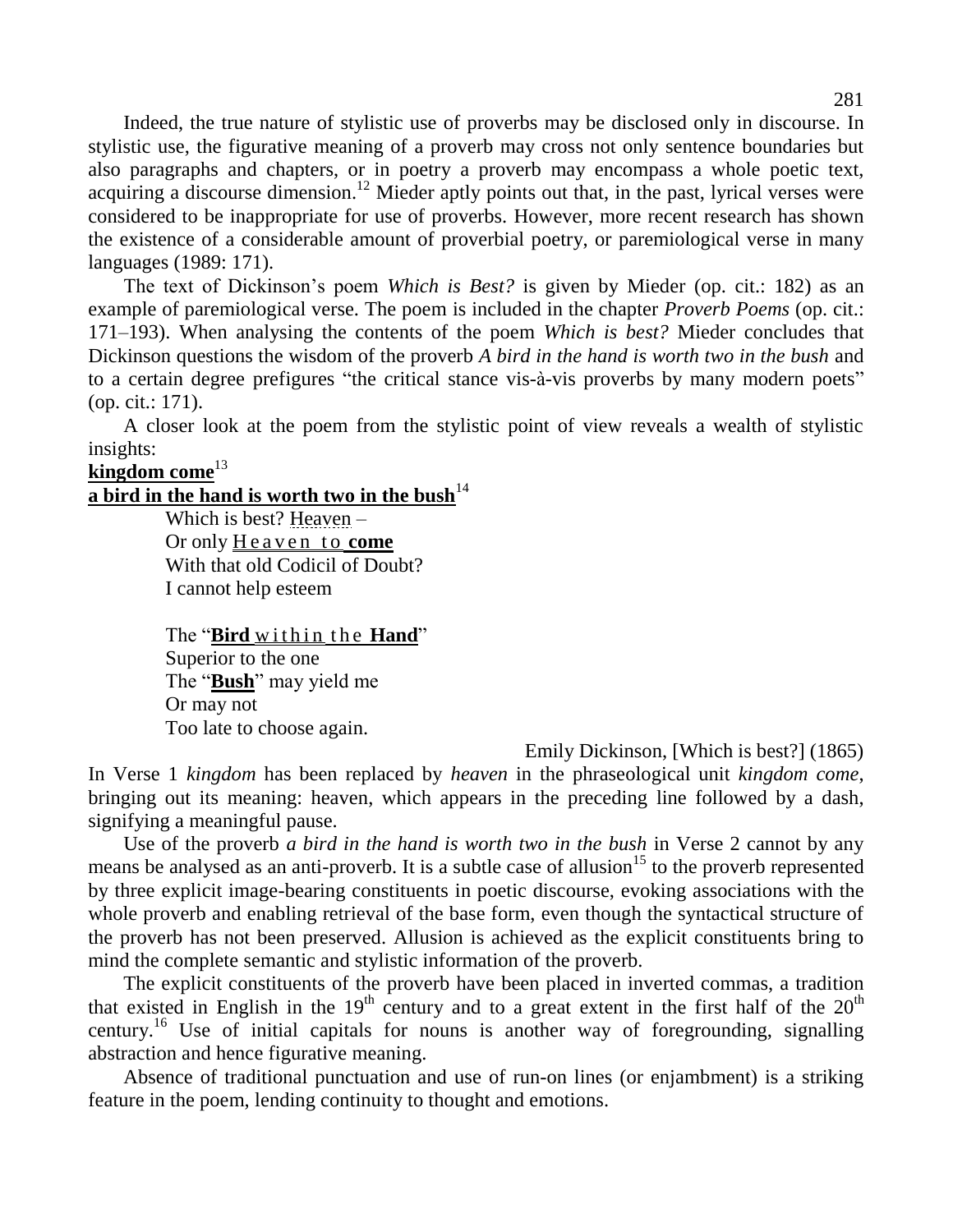Abundance of stylistic means in this short poem conveys intensity of feeling and underscores the personal involvement and preoccupation of the poetess, revealing her viewpoint.

As this case study has shown, proverbial poetry presents interesting material for further investigation of stylistic use.

#### *2.3 Analysis of visual representation of proverbs*

Mieder's contribution to visual representation of paremiological thought lies in a detailed and exciting account of the use of proverbs in visual representation, their context and purpose (1989: 301–315, 326–332; 1993: 158–164). Mieder states that "metaphorical proverbs can be described as verbalized pictures, and it is only natural that modern artists will continue to translate the images into effective pictures commenting on the concerns of our time" (1989: 282).

Mieder's works present cases of striking and innovative use of proverbs in advertisements, including creative headlines and effective advertising slogans. When discussing use of proverbs in the ever growing world of advertising, he points out that many advertisements are built on proverbial structures (op. cit.: 298). Advertisers often introduce changes to standard proverbs in an effort to promote their product and make it memorable and recognisable (op. cit.: 296). With advertising growing fast, resorting to new means and modes of visual representation<sup>17</sup>, it opens up a vast field of investigation for paremiologists.

#### *2.4 Cognitive observations in Mieder's research*

Upon careful reading of Mieder"s works, we may discover keen observations and outstanding linguistic judgements on proverb use that, in my opinion, imply and foreshadow a cognitive approach to use of proverbs, even though the term itself is not used. This aspect of Mieder's contribution could be a piece of research in its own right.

Mieder argues that metaphorical proverbs enable us to communicate figuratively. By translating a realistic situation into a metaphorical proverb, we can generalise a unique problem and express it as a common phenomenon of life (1989: 20). As we know, perceptual generalisation lies at the basis of conceptualisation. Following Ralf Waldo Emersen, a 19<sup>th</sup> century American author, Mieder believes that proverbs are "metaphor[s] of the human mind" (op. cit.: 147). This is how proverbs "become a most effective verbalization of human and societal concerns" (1993: 59). Mieder is genuinely interested in thought and its reflection in proverbial lore. He writes, "Proverbs belong to our common stock of ready-made formulas that will come to mind as part of our thinking process" (op. cit.: 90). Proverbs function in texts to reveal solid insights into concerns and emotions of people (1989: 199). Mieder"s conclusion is that there are no limits to use of proverbs. In diverse contexts, proverbs "mirror life in all of its expressions" (op. cit.: 148).

In this short article I have barely scratched the surface of Mieder"s enormous contribution to the advancement of paremiology in general and the theory of stylistic use of proverbs in particular. It certainly calls for more extensive study of his works.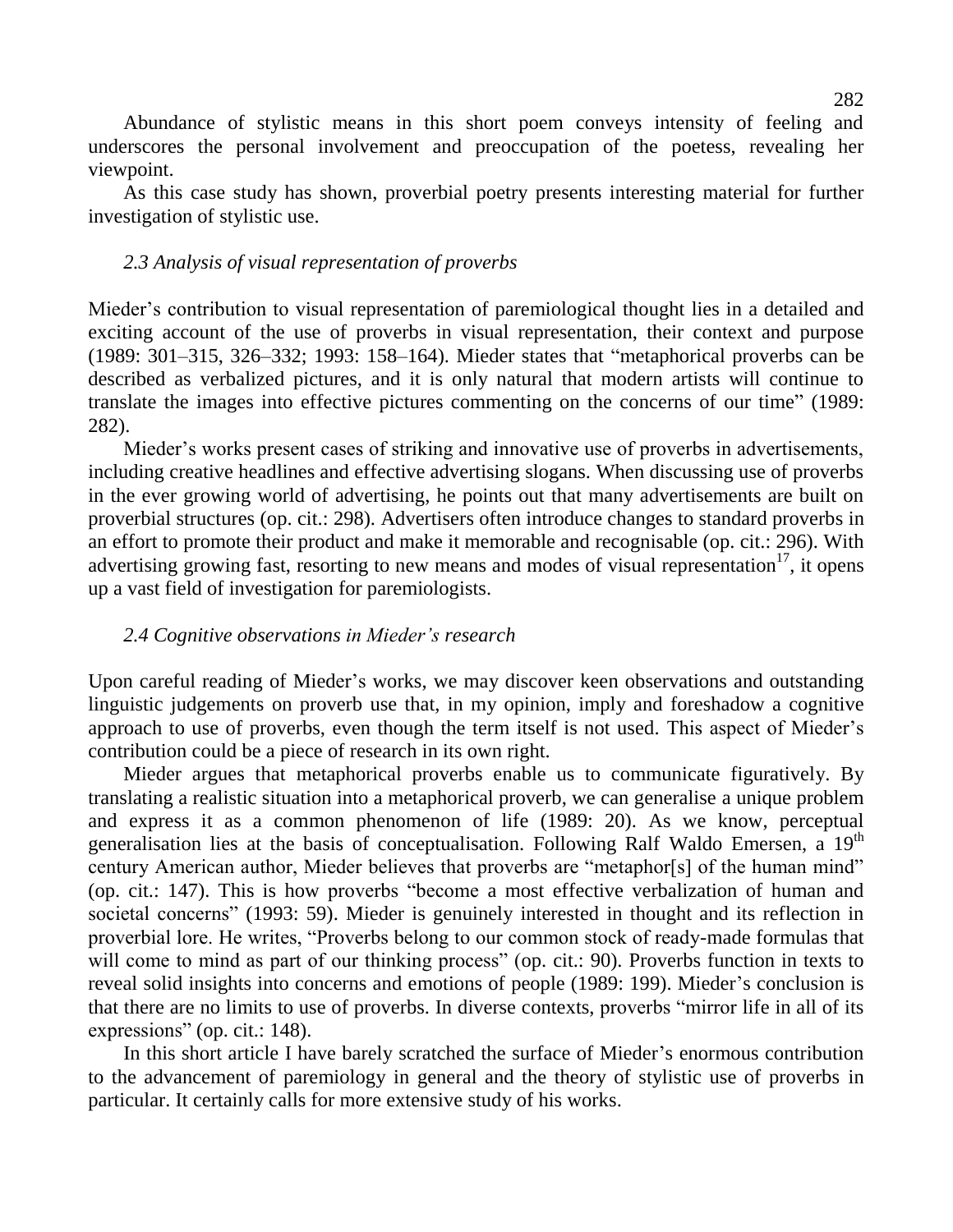#### **3. Conclusion**

The cognitive stylistic perspective of proverbs proceeds from the premise that proverbs reflect a figurative mode of thinking which is "a fundamental characteristic of the human mind" (Gibbs, [1994] 1999: 17). Along with lexical and phraseological metaphors, proverbs are manifestations of personal experiences and of political, social and cultural processes. However, it is cognitive processes that determine stylistic changes to proverbs in actual use and the emerging new meaning that reflects our ongoing thoughts.

Interpretation of stylistic use of proverbs in discourse will be enhanced by stylistic awareness and appreciation of the new contextual formation as a natural product of the human mind, and an understanding of the mental processes involved in creating the novel proverbial form and meaning in the given instantiation.

A cognitive stylistic approach is a new pathway for further exploration of proverbs in stylistic use.

Notes:

- [1] For the origin of the innovative blend between the two proverbs *A bird in the hand is worth two in the bush* and *A picture is worth a thousand words*, see Mieder, 1993: 149, 151.
- [2] I believe that linguistically a proverb is a stable, cohesive combination of words with a fully or partially figurative meaning (Naciscione, 2010: 19). The categorical features of stability and figurative meaning were first introduced in phraseology by Kunin in his definition of phraseological units (1970: 210).
- [3] Raymond Gibbs holds that people's subjective, felt experiences of their bodies in action provide part of the fundamental grounding for language and thought (2006: 9). Figurative thought motivates an individual speaker's use and understanding of the meaning of words and expressions (Gibbs, [1994] 1999: 18).
- [4] In this article, stylistic instantiation has been highlighted for emphasis: **base forms** are marked bold and underlined; in stantial elements are spaced and underlined; replaced elements are underlined double and spaced. Highlighting helps in the identification process, especially in complicated cases. It is also a methodological tool in teaching: use of non-highlighted text in home assignments and highlighted text in discussion for consolidation purposes.
- [5] For analysis of extension of metaphorical proverbs in discourse, see Naciscione, 2010: 87, 89.
- [6] For stability of use, and syntactical, lexical and semantic stability of phraseological units, proverbs included, see Kunin, 1970: 89–137.
- [7] By stylistic stability I understand preservation of the same image and type of figurativeness in paremiological meaning (Naciscione, 2010: 57).
- [8] Parallel stable forms of a proverb in the system of language are called variants by Kunin (1986: 322–324).
- [9] Even if we take Internet data alone, *Google* has registered the frequency of use of these variants: 5,520,000 cases of use of the proverb *Beauty is in the eye of the beholder*, 3,450,000 cases of *Beauty is in the heart of the beholder*, 2,920,000 cases of *Beauty is in the mind of the beholder*, and 657,000 cases of *Beauty is in the ear of the beholder*.
- [10] Core use is use of a proverb in its most common form and meaning that never exceeds the boundaries of one sentence (Naciscione, 2010: 35–39).
- [11] By stylistic pattern of allusion I understand a mental implicit verbal or visual reference to the image of a proverb represented in discourse by one or more explicit image-bearing constituents, and their instantial ties, hinting at the image (Naciscione, 2010: 107–120).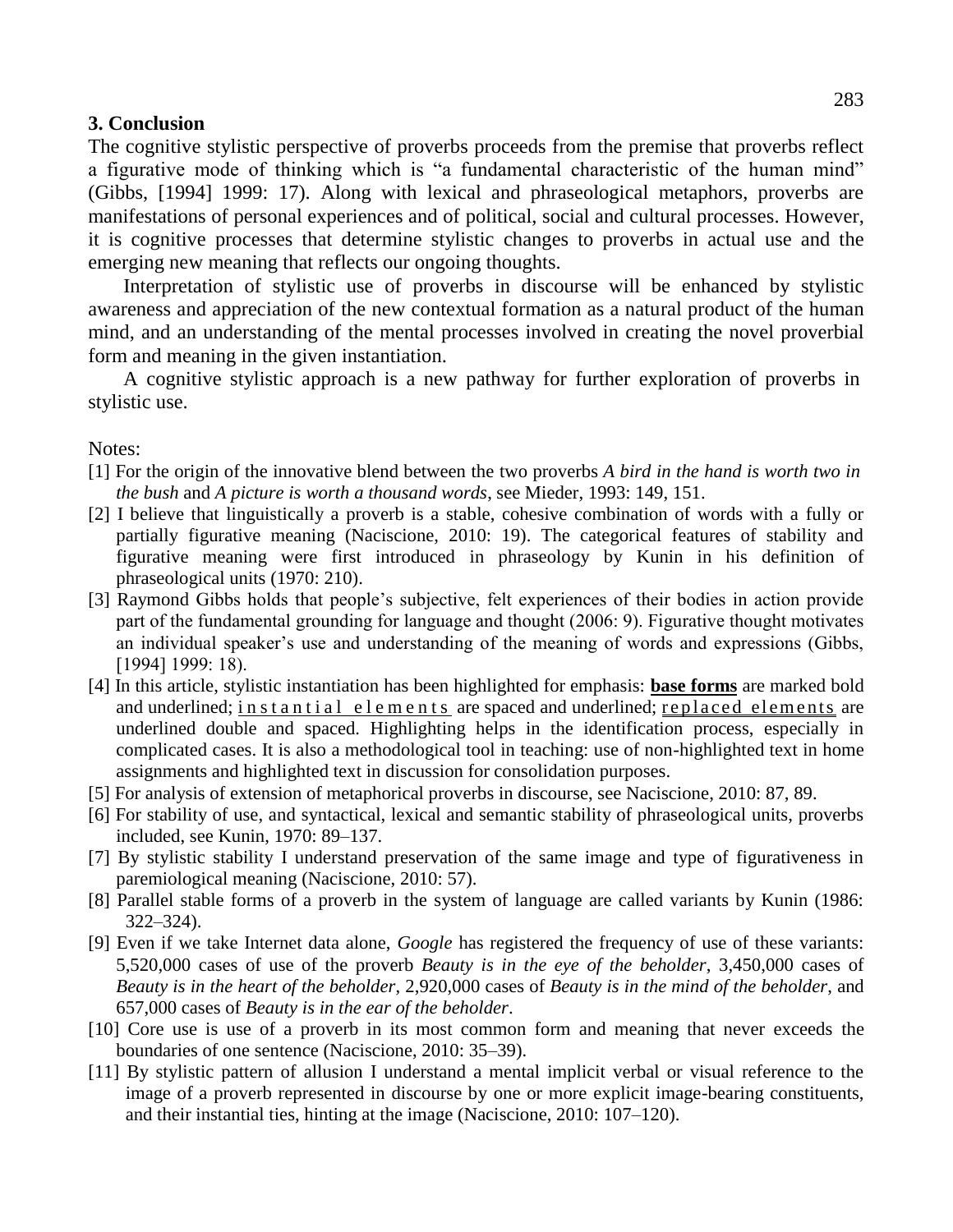- [12] For the role of proverbs in the web of discourse, acquiring a discourse dimension, see the case study of the proverb *all that glisters is not gold* in Naciscione 2013. This proverb covers a whole scene in William Shakespeare's play *The Merchant of Venice*, providing semantic and stylistic cohesion and sustaining figurative thought. The form *all that glisters is not gold* was used in EMoE but is obsolete in MoE. The MoE form is *all that glitters is not gold.*
- [13] The PU *kingdom come* means heaven, the next world (Cowie, Mackin & McCaig, [1993] 1994: 334). The origin of the PU is the Bible: "Thy Kingdom come" is a line from the Lord's Prayer, meaning Christ"s Kingdom after the Day of Judgement.
- [14] For stylistic analysis of the proverb *a bird in the hand is worth two in the bush*, see Naciscione, 2010: 161–162. Its instantiation covers the whole fable *The Hunter and the Elephant* by James Thurber.
- [15] Interestingly, Mieder himself discusses many cases of allusion to proverbs in text in his works, for instance, 1989: 148, 197-198; 1993: 8, 111, 121, 139.
- [16] This practice still exists in a number of languages, e.g., in some newspaper texts in Latvian, which shows that metaphor is not fully accepted by author and readership alike, or that there is some fear that stylistic use may not be perceived and understood correctly.
- [17] For use of semiotic elements, e.g., symbols, see visual representation of proverbs in Naciscione, 2005: 79–81.

#### Bibliography:

- Cowie, Anthony P., Ronald Mackin & Isabel R. McCaig [1993] 1994*. Oxford dictionary of English idioms.* Oxford et al: Oxford University Press.
- Gibbs, Raymond W. Jr. [1994] 1999. *The poetics of mind: Figurative thought, language, and understanding*. New York: Cambridge University Press.
- Gibbs, Raymond W. Jr. 2006. *Embodiment and cognitive science*. Cambridge: Cambridge University Press.
- Kunin, Alexander V. 1970. *Angliyskaya frazeologiya: Teoreticheskiy kurss* (English phraseology: A theoretical course). Moskva: Vysshaya shkola.
- Kunin, Alexander V. 1986. *Kurs frazeologii sovremennogo angliyskogo yazyka* (A course of phraseology in Modern English). Moskva: Vysshaya shkola.
- Litovkina, Anna T. & Wolfgang Mieder. 2006. *Old proverbs never die, they just diversify.* Burlington, Vermont: The University of Vermont; Veszprém: The Pannonian University of Veszprém.
- Mieder, Wolfgang. 1982. *Antisprichtwörter* (Anti-proverbs). Wiesbaden: Verlag für deutsche Sprache.
- Mieder, Wolfgang. 1989. *American proverbs: A study of texts and contexts*. Bern et al: Peter Lang.
- Mieder, Wolfgang. 1993. *Proverbs are never out of season: Popular wisdom in the Modern Age*. New York & Oxford: Oxford University Press.
- Mieder, Wolfgang. 2000. *The proverbial Abraham Lincoln: An index to proverbs in the works of Abraham Lincoln*. New York: Peter Lang.
- Mieder, Wolfgang. 2004. "'One picture that's worth more than a thousand words': Pieter Bruegel the Elder"s *Netherlandish proverbs* – past and present." In: Wolfgang Mieder (ed.). *The Nederlandish proverbs*. Burlington, Vermont: The University of Vermont, 195–241.
- Naciscione, Anita. 2005. "Visual representation of phraseological metaphor in discourse: A cognitive approach", 71–83.

[<http://www.naciscione.com/resources/rodopi2005.pdf>](http://www.naciscione.com/resources/rodopi2005.pdf) (25.01.2013).

- Naciscione, Anita. 2010. *Stylistic use of phraseological units in discourse*. Amsterdam & Philadelphia: John Benjamins Publishing Company.
- Naciscione, Anita. 2013. "Extended metaphor in the web of discourse." In: Raymond W. Jr. Gibbs (ed.). *Mixing metaphor*. Cambridge: Cambridge University Press, 29 pages (in press).